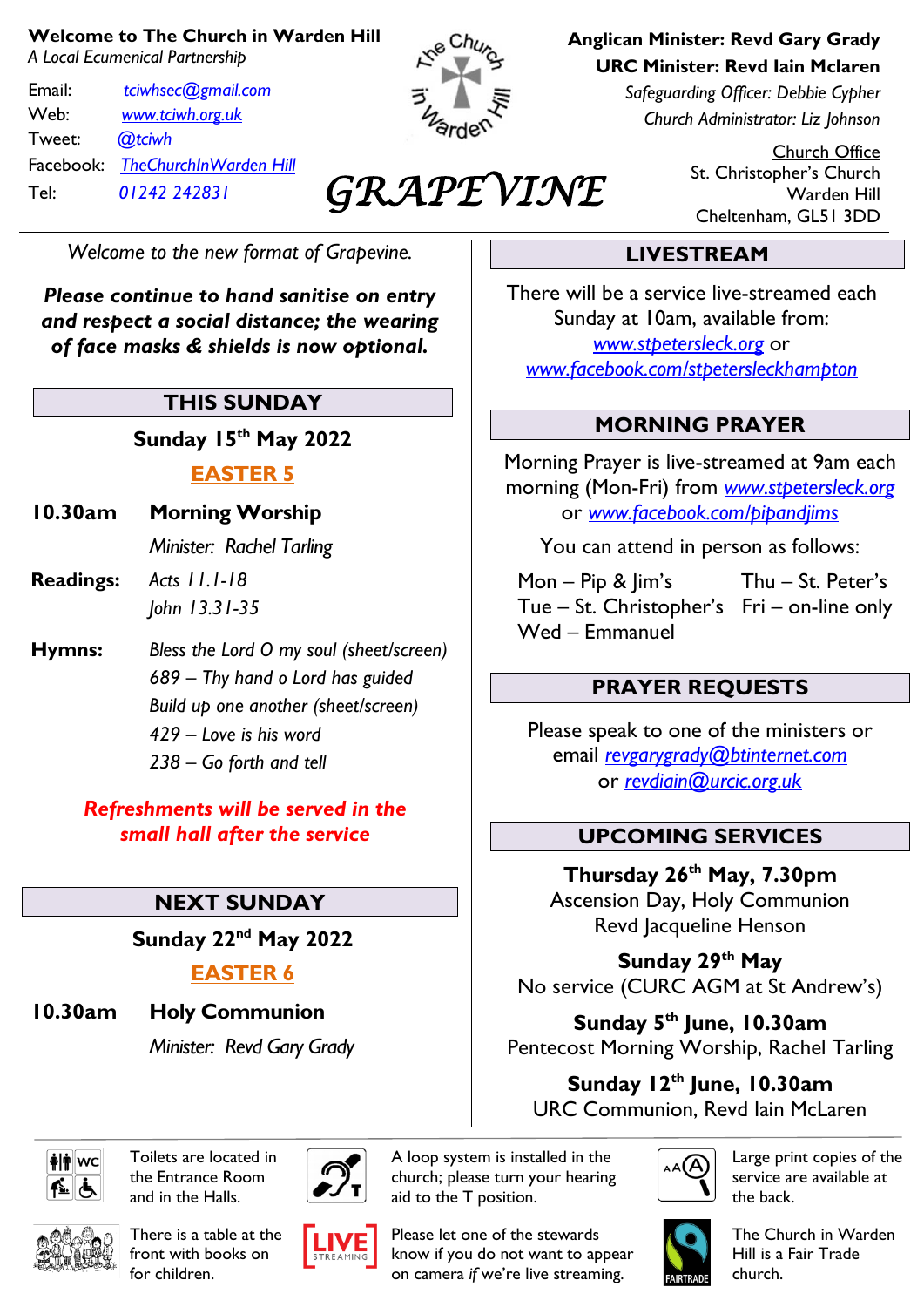#### **WEEKLY CALENDAR OF EVENTS**

*St. Christopher's is open 9am-4pm each day.*

| Sat | 14.00            | <b>Community Film Show, 'Six Minutes</b><br>to Midnight' (cert. 12)             |
|-----|------------------|---------------------------------------------------------------------------------|
| Tue | 09.00<br>10.30   | <b>Morning Prayer</b><br>Holy Communion, St. Christopher's<br>19.30 House Group |
|     | <b>Wed</b> 19.30 | <b>ECC Open Meeting, URCC</b>                                                   |
| Fri |                  | 18.00 Choir Practice                                                            |
| Sun | 12.30            | APCM with Pip & Jim's at St<br>Christopher's                                    |

#### **REST IN PEACE**

John Hutton, who died on 30<sup>th</sup> March. His funeral is on **Mon 16th May**, 3pm at Cheltenham Crematorium followed by refreshments at the URC Centre.

#### **COLLECT FOR THE DAY**

Risen Christ, your wounds declare your love for the world and the wonder of your risen life: give us compassion and courage to risk ourselves for those we serve, to the glory of God the Father. Amen.

#### **FIRST READING**

#### *Acts 11.1-18*

Now the apostles and the believers who were in Judea heard that the Gentiles had also accepted the word of God.  $^{2}$ So when Peter went up to Jerusalem, the circumcised believers criticized him, <sup>3</sup>saying, 'Why did you go to uncircumcised men and eat with them?' <sup>4</sup>Then Peter began to explain it to them, step by step, saying, <sup>5</sup>'l was in the city of Joppa praying, and in a trance I saw a vision. There was something like a large sheet coming down from heaven, being lowered by its four corners; and it came close to me. <sup>6</sup>As I looked at it closely I saw four-footed animals, beasts of prey, reptiles, and birds of the air.  $\frac{7}{1}$ also heard a voice saying to me, "Get up, Peter; kill and eat." <sup>8</sup>But I replied, "By no means, Lord; for nothing profane or unclean has ever entered my mouth." <sup>9</sup>But a second

time the voice answered from heaven, "What God has made clean, you must not call profane." <sup>10</sup>This happened three times; then everything was pulled up again to heaven. <sup>11</sup>At that very moment three men, sent to me from Caesarea, arrived at the house where we were. <sup>12</sup>The Spirit told me to go with them and not to make a distinction between them and us. These six brothers also accompanied me, and we entered the man's house.  $13$ He told us how he had seen the angel standing in his house and saying, "Send to Joppa and bring Simon, who is called Peter; <sup>14</sup>he will give you a message by which you and your entire household will be saved." <sup>15</sup>And as I began to speak, the Holy Spirit fell upon them just as it had upon us at the beginning. <sup>16</sup>And I remembered the word of the Lord, how he had said, "John baptized with water, but you will be baptized with the Holy Spirit." <sup>17</sup>If then God gave them the same gift that he gave us when we believed in the Lord Jesus Christ, who was I that I could hinder God?' <sup>18</sup>When they heard this, they were silenced. And they praised God, saying, 'Then God has given even to the Gentiles the repentance that leads to life.'

#### **SECOND READING**

#### *John 13.31-35*

When he had gone out, Jesus said, 'Now the Son of Man has been glorified, and God has been glorified in him. <sup>32</sup>If God has been glorified in him, God will also glorify him in himself and will glorify him at once.<sup>33</sup> Little children, I am with you only a little longer. You will look for me; and as I said to the Jews so now I say to you, "Where I am going, you cannot come." <sup>34</sup>I give you a new commandment, that you love one another. Just as I have loved you, you also should love one another. <sup>35</sup>By this everyone will know that you are my disciples, if you have love for one another.'

*Please note that the wording of the readings may differ very slightly in the service itself.*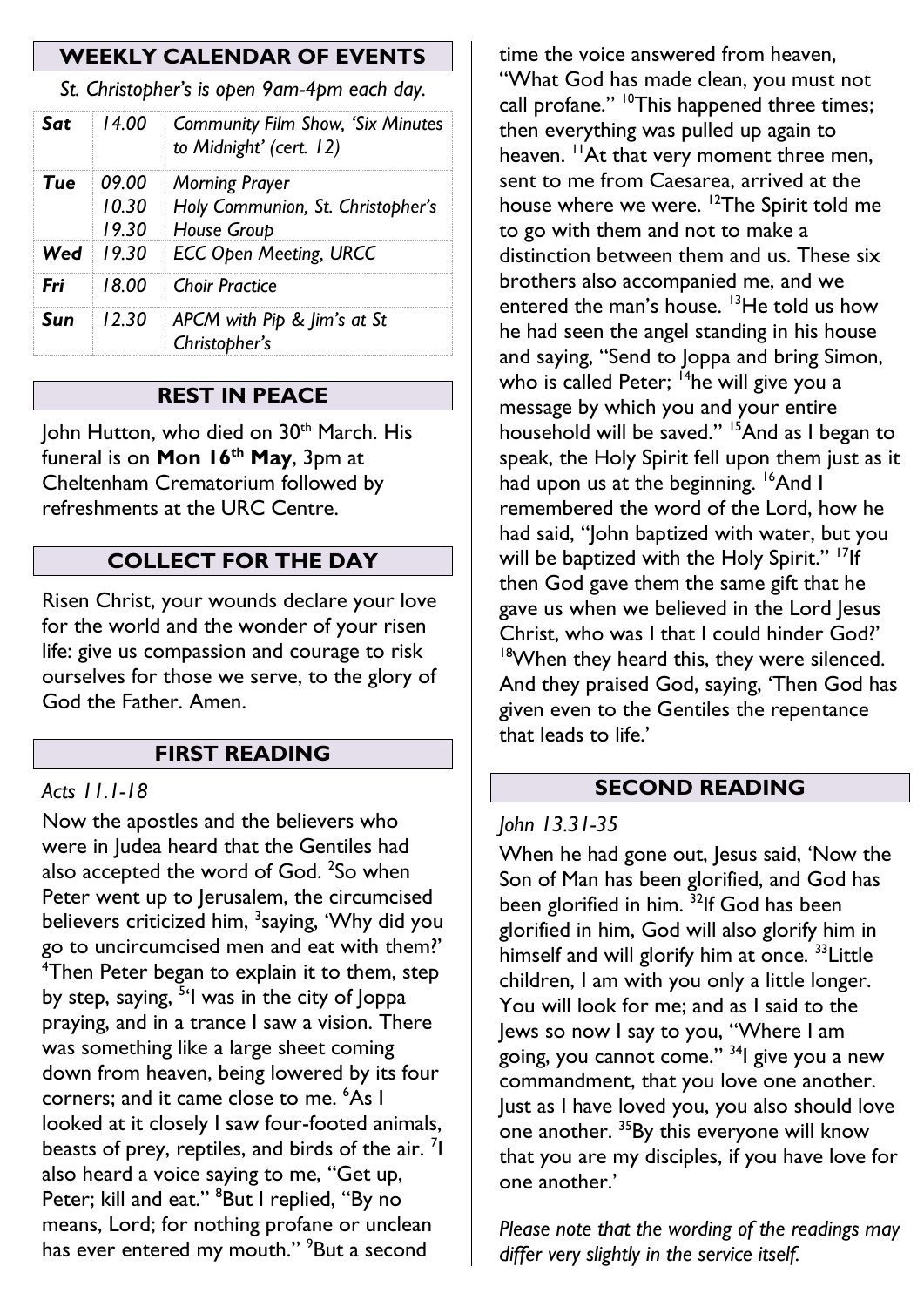#### **THE LANTERN**

The May edition of The Lantern is available for you to pickup or download. Thank you to Alison Neale for editing, do let her have any articles for the June edition (deadline is midday on **Fri 20th May**).

#### **PRAYERS**

#### **PRAYERS FOR UKRAINE**

There are a number of ways to support, or engage with, the crisis in Ukraine...

- 1. **Pray** Spend some time each day to pray for the people and place of Ukraine.
- 2. **Donate** Please use the DEC link below: *[www.dec.org.uk/appeal/ukraine-humanitarian](http://www.dec.org.uk/appeal/ukraine-humanitarian-appeal)[appeal](http://www.dec.org.uk/appeal/ukraine-humanitarian-appeal)*
- 3. **Listen** To a special sung 'Prayer for Ukraine', which is sung in Ukrainian *[here](https://stpetersleck.org/wp-content/uploads/2022/03/Prayer-for-Ukraine_St-Peters-Choir_MP3.mp3)*.
- 4. **Psalm 31** A psalm of faith, hope and courage for the people of Ukraine, click *[here](https://stpetersleck.org/psalm_31_ukraine-720p/)*.

## **WEEKLY PRAYER FOCUS**

| Dinas Close & Dinas Road                |  |
|-----------------------------------------|--|
| Alma Road & Caernarvon Road             |  |
| <b>Chelmsford &amp; Hidcote Avenues</b> |  |
| Davallia Drive & Crythan Walk           |  |
| Ferndales Close & Genista Way           |  |
| Justicia Way & Jasmine Way              |  |
| The Greenings & Barwick Road            |  |
|                                         |  |

## **AFGHAN UPDATE**



The main challenge is hunger – there is some food but people don't have money to buy it due to bank closures and currency shortages. The worst drought in more than a decade means hoped for harvests have failed. Women and girls are especially vulnerable, needing food, clean water, a safe home and opportunities to work. Donations can be sent to *<http://www.msf.org.uk/afghan-crisis>* or by post to MSF, Bumpers Way,Bumpers Farm, Chippenham, SN14 6NG.

#### **NOTICES**

#### **LENT APPEAL**

Sincere thanks to our generous supporters who gave £505.03 to help the people of Afghanistan. This will pay for a month of therapeutic food to treat 28 severely malnourished children.

#### **SPECIAL DATES**

Happy Birthday to Linda Hurl who is 80 on **Thu 19th May.**

## **REVD JOHN HORAN RETIREMENT**

John Horan has retired. A gift and card has been send from all at TCIWH to give him our sincere thanks and wish him well.

## **FAMILY FUN DAY at ST ANDREW'S**

Will take place at St. Andrew's URC on **Tue 31st May** from 10.30-14.30, with games, crafts, music, stories and lunch. Cost is  $£2$ per adult. Email *[fundays@urcic.org.uk](mailto:fundays@urcic.org.uk)* to book your place.

## **FIRE ALARM SYSTEM**

There is now a new fire safety alarm system within St Christopher's church and halls. This includes loud sounders and call points at each exit door. A briefing for church leaders and hall users, in how to use the fire panel in the hall foyer, will be soon arranged. *Richard Neale*

## **JUBILEE CELEBRATION – Sun 5th June**

There will be a service followed by a 'bring your own picnic' with some refreshments (tea, coffee, squash and some cakes) provided by the church. Please can we have cake donations on the day and help on the day to have a rota so everyone can enjoy the celebrations. *Debbie Cypher*

## **NOTICE OF APCM**

The Annual Parochial Church Meeting with Pip & Jim's will take place on **Sun 22nd May**, 12.30pm at St. Christopher's.